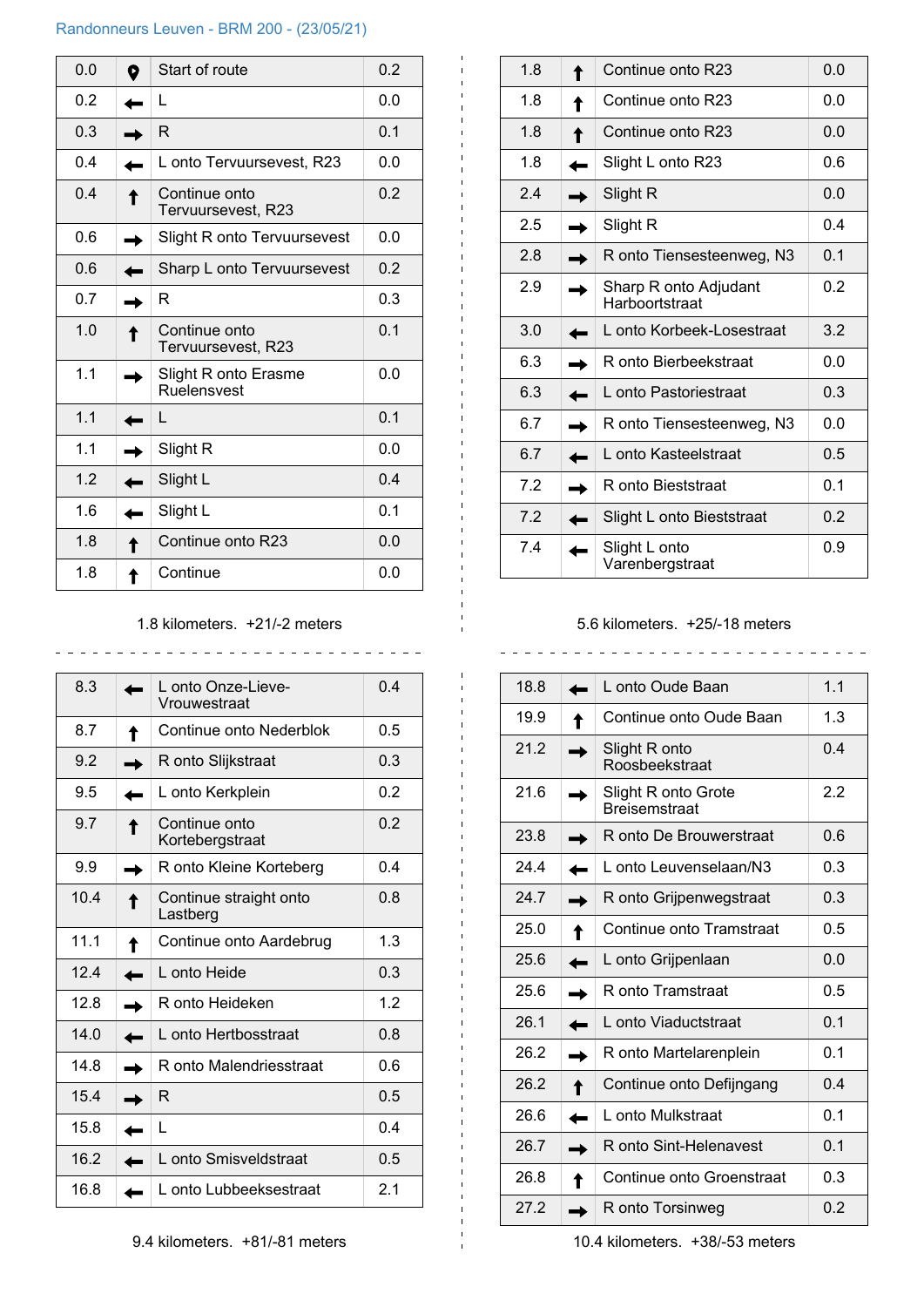| 27.3 | Continue onto Mulkdellepad                                | 1.3 |
|------|-----------------------------------------------------------|-----|
| 28.6 | R onto<br>Wulmersumsesteenweg                             | 0.9 |
| 29.5 | Slight R onto Broedersblok                                | 0.0 |
| 29.5 | L onto<br>Wulmersumsesteenweg                             | 2.6 |
| 32.2 | Continue onto Rue Sainte-<br>Anne                         | 1.2 |
| 33.4 | Continue onto Rue des<br>Charrons                         | 0.2 |
| 33.6 | R onto Rue de Léau                                        | 0.7 |
| 34.3 | At the roundabout, take the<br>1st exit onto Rue de Flone | 0.2 |
| 34.5 | L onto Rue de l'Abbaye/<br>N279                           | 0.0 |
| 34.5 | R onto Rue de Flone                                       | 0.7 |
| 35.1 | Slight R onto Rue de<br>Neerheylissem                     | 0.8 |
| 36.0 | Continue onto Rue Georges<br>Dupont                       | 0.2 |
| 36.2 | R to stay on Rue Georges<br>Dupont                        | 0.1 |

#### 9.1 kilometers. +52/-44 meters

| 43.4<br>0.5<br>Continue straight onto Rue<br>de la Grande Ferme<br>43.9<br>0.8<br>R onto Rue Joseph Jadot<br>447<br>1.4<br>R onto Rue d'Orp<br>46.1<br>L onto Rue du Warichet<br>0.2<br>46.4<br>0.7<br>Continue onto Rue de la<br>Drève<br>47.1<br>0.3<br>L onto Rue de Wavre/N240<br>47.4<br>0.7<br>R to stay on Rue de Wavre/<br>N240<br>1.0<br>48.1<br>R onto Rue de la Vallée<br>49.2<br>0.1<br>R to stay on Rue de la<br>Vallée<br>14<br>49.3<br>R onto Rue de l'Enfer<br>50.7<br>1.8<br>L onto Rue Chapelle Hardy<br>52.5<br>0.4<br>Slight R onto Rue de<br>Hannut/N624<br>52.9<br>1.0<br>L onto Rue du Soleil<br>53.9<br>0.7<br>Continue onto Allée des<br>Charmes<br>54.5<br>0.4<br>L onto Rue d'Avin |  |  |
|---------------------------------------------------------------------------------------------------------------------------------------------------------------------------------------------------------------------------------------------------------------------------------------------------------------------------------------------------------------------------------------------------------------------------------------------------------------------------------------------------------------------------------------------------------------------------------------------------------------------------------------------------------------------------------------------------------------|--|--|
|                                                                                                                                                                                                                                                                                                                                                                                                                                                                                                                                                                                                                                                                                                               |  |  |
|                                                                                                                                                                                                                                                                                                                                                                                                                                                                                                                                                                                                                                                                                                               |  |  |
|                                                                                                                                                                                                                                                                                                                                                                                                                                                                                                                                                                                                                                                                                                               |  |  |
|                                                                                                                                                                                                                                                                                                                                                                                                                                                                                                                                                                                                                                                                                                               |  |  |
|                                                                                                                                                                                                                                                                                                                                                                                                                                                                                                                                                                                                                                                                                                               |  |  |
|                                                                                                                                                                                                                                                                                                                                                                                                                                                                                                                                                                                                                                                                                                               |  |  |
|                                                                                                                                                                                                                                                                                                                                                                                                                                                                                                                                                                                                                                                                                                               |  |  |
|                                                                                                                                                                                                                                                                                                                                                                                                                                                                                                                                                                                                                                                                                                               |  |  |
|                                                                                                                                                                                                                                                                                                                                                                                                                                                                                                                                                                                                                                                                                                               |  |  |
|                                                                                                                                                                                                                                                                                                                                                                                                                                                                                                                                                                                                                                                                                                               |  |  |
|                                                                                                                                                                                                                                                                                                                                                                                                                                                                                                                                                                                                                                                                                                               |  |  |
|                                                                                                                                                                                                                                                                                                                                                                                                                                                                                                                                                                                                                                                                                                               |  |  |
|                                                                                                                                                                                                                                                                                                                                                                                                                                                                                                                                                                                                                                                                                                               |  |  |
|                                                                                                                                                                                                                                                                                                                                                                                                                                                                                                                                                                                                                                                                                                               |  |  |
|                                                                                                                                                                                                                                                                                                                                                                                                                                                                                                                                                                                                                                                                                                               |  |  |

| 36.4 | Rue Georges Dupont turns<br>slightly L and becomes Rue<br>de la Gèthe | 0.9 |
|------|-----------------------------------------------------------------------|-----|
| 37.2 | L onto Rue Camille<br>Vandervost                                      | 0.2 |
| 37.4 | R onto Rue de Maret                                                   | 1.1 |
| 38.5 | L onto Rue de Libertange                                              | 1.5 |
| 40.0 | L onto Rue de Bost                                                    | 0.0 |
| 40.0 | R onto Rue Adolphe Obers                                              | 0.1 |
| 40.1 | Rue Adolphe Obers turns<br>slightly L and becomes Rue<br>Edmond Jadot | 0.1 |
| 40.2 | R onto Avenue Henri Pirard                                            | 0.3 |
| 40.5 | R onto Rue du Chemin de<br>Fer                                        | 0.3 |
| 40.8 | Slight L                                                              | 0.1 |
| 40.9 | Sharp R                                                               | 1.8 |
| 42.7 | Slight L onto Rue Jules<br>Hagnoul/N279                               | 0.5 |
| 43.3 | L onto Rue Joseph Jadot                                               | 0.1 |
| 43.3 | R to stay on Rue Joseph<br>Jadot                                      | 0.0 |

## 7.1 kilometers. +64/-46 meters

| 55.0 | Continue onto Rue du Roua           | 0.9 |
|------|-------------------------------------|-----|
| 55.9 | L onto Ruelle des Mottes            | 0.2 |
| 56.1 | R onto Rue Saint-Etienne            | 0.3 |
| 56.4 | R to stay on Rue Saint-<br>Etienne  | 0.2 |
| 56.6 | L onto Rue des Limonadiers          | 0.2 |
| 56.8 | R onto Rue de Taizé                 | 0.8 |
| 57.5 | Continue onto Rue de la<br>Forge    | 4.4 |
| 62.0 | Continue onto Rue de la<br>Cornette | 0.8 |
| 62.8 | Slight R onto Rue du<br>Crucifix    | 0.1 |
| 63.0 | Continue onto Rue Goria             | 0.3 |
| 63.3 | L onto Thier de l'Eglise            | 0.2 |
| 63.5 | L onto Rue de la Burdinale,<br>N652 | 3.5 |
| 66.9 | L onto Route de l'Etat/N652         | 3.9 |
| 70.9 | L onto Rue Nerva                    | 0.5 |
| 71.4 | R onto Rue Naxhelet                 | 0.6 |
| 72.0 | Slight R onto Rue Naxhelet          | 0.4 |
|      |                                     |     |

17.5 kilometers. +160/-164 meters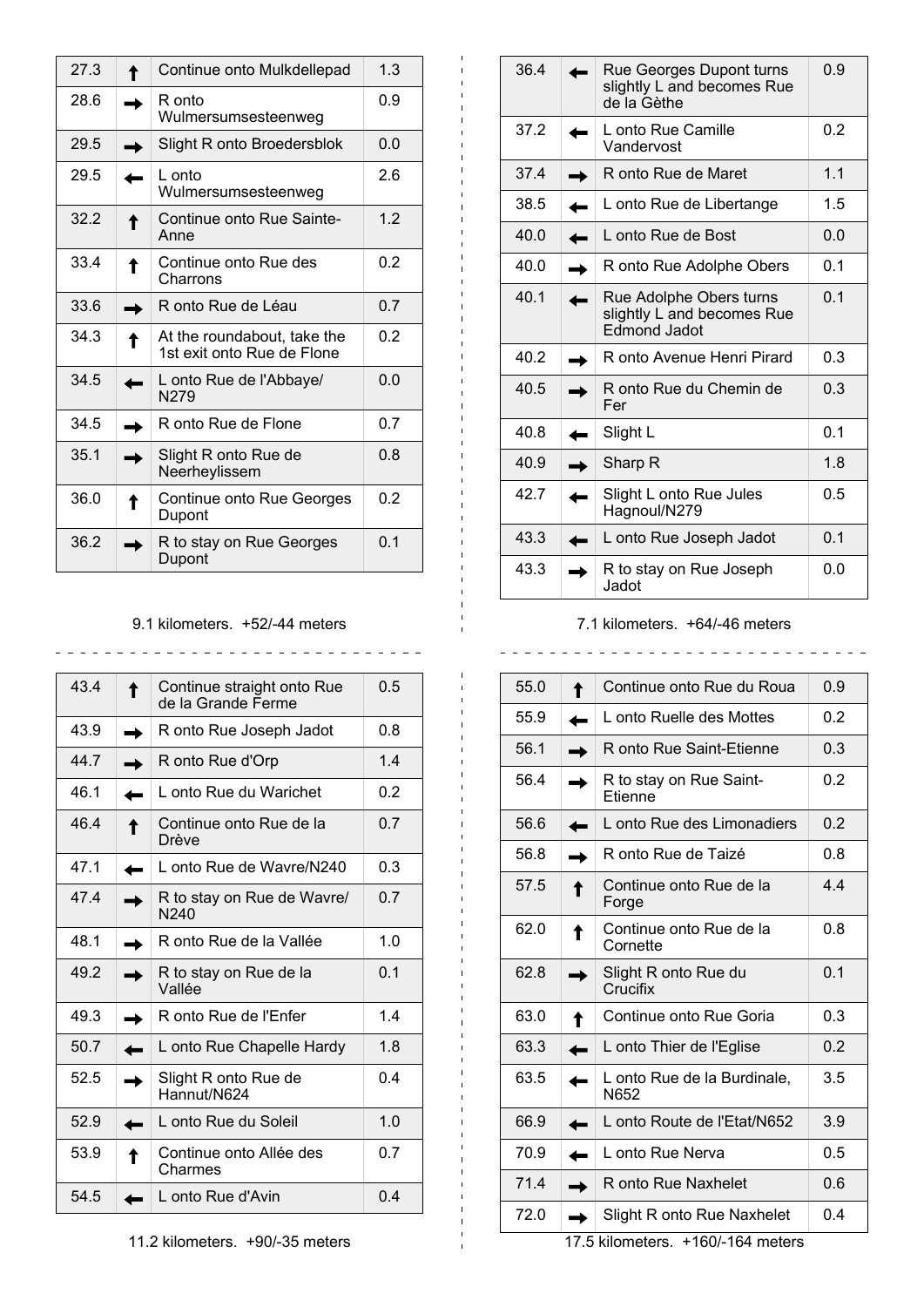| 72.4 | L onto Rue Bétonval                                         | 0.5            |
|------|-------------------------------------------------------------|----------------|
| 72.9 | R onto Rue Bétonval                                         | 0.2            |
| 73.2 | L onto Chaussée de Wavre,<br>N643a                          | 0.3            |
| 73.4 | R                                                           | 0.1            |
| 73.6 | L onto Rue Georges Smal                                     | 0.0            |
| 73.6 | Sharp R onto Chaussée de<br>Wavre, N643a                    | 0 <sub>1</sub> |
| 73.7 | R onto Place François<br>Faniel                             | 0.1            |
| 73.7 | L                                                           | 0.0            |
| 73.7 | R onto Place François<br>Faniel                             | 0.1            |
| 73.8 | R                                                           | 0.0            |
| 73.8 | R onto Rue Pol Jaspart                                      | 0.1            |
| 73.9 | At roundabout, take exit 1<br>onto Rue Charles<br>Moncousin | 0.2            |
| 74.2 | Slight L onto Rue Gosuin                                    | 0.5            |
| 74.6 | Slight R onto Rue de Meuse                                  | 0.1            |
| 74.7 | L                                                           | 0.1            |

## 2.7 kilometers. +0/-46 meters

86.7 R onto Rue Dabée 0.1 86.8 | Slight L onto Rue Haut **Pierremont** 0.0 86.8 R onto Rue le Marais 0.8 87.6 **Continue onto Au Croiselet** 2.5 90.1 R onto Rue des Stanges 0.2 90.3 | Lonto Rue de la Station | 0.6 90.8 **L** L onto Voie des Six **Bonniers** 0.6 91.4 | Lonto Grand Route 0.0 91.4 R onto Voie des Jardinets 0.4 91.8 **Continue onto Voie des** Jardinets 0.3 92.1 **Slight R onto Rue Croisettes** 0.1 92.3  $\Box$  Slight L onto Rue Oudoumont 1.0 93.3 **R** R onto Rue Oudoumont 0.8 94.1 | R onto Rue Harduémont | 0.4 94.5 **Slight L onto Chemin de la Croisette** 0.5 94.9 Slight R 0.8

10.3 kilometers. +41/-43 meters

| 74.7 | L                                                                     | 0.3 |
|------|-----------------------------------------------------------------------|-----|
| 75.1 | L                                                                     | 0.0 |
| 75.1 | R onto Port de Statte,<br>N643b                                       | 1.2 |
| 76.3 | Slight R                                                              | 0.9 |
| 77.2 | R onto Avenue de Batta                                                | 0.2 |
| 77.4 | R onto Pont Roi Baudouin                                              | 0.1 |
| 77.6 | At roundabout, take exit 3<br>onto Avenue des Ardennes,<br>N641       | 0.1 |
| 77.6 | Controle 1 - Mur                                                      | 0.0 |
| 77.7 | R                                                                     | 0.0 |
| 77.7 | Continue onto Rue des<br>Coucous                                      | 0.0 |
| 77.7 | R onto Avenue des<br>Ardennes/N641                                    | 0.1 |
| 77.8 | At the roundabout, take the<br>2nd exit onto Pont Roi<br>Baudouin/N64 | 0.9 |
| 78.7 | Slight R onto Chaussée de<br>Waremme/N65                              | 5.9 |
| 84.6 | R onto Rue de la Sablière                                             | 2.1 |

#### 9.9 kilometers. +148/-30 meters

| 95.7  | L                                                                 | 0.4 |
|-------|-------------------------------------------------------------------|-----|
| 96.1  | R onto Rue Tombeux                                                | 20  |
| 98.1  | R onto Rue Lavaulx                                                | 3.2 |
| 101.4 | Sharp R onto Rue Haut<br>Vinâve                                   | 0.2 |
| 101.6 | L onto Rue Haut Vinâve                                            | 1.2 |
| 102.8 | L onto Rue du Village                                             | 0.5 |
| 103.3 | L onto Rue des Corbeaux                                           | 0.8 |
| 104.1 | R onto Rue du Roua                                                | 0.1 |
| 104.2 | L onto Rue de Kemexhe                                             | 0.9 |
| 105.0 | Sharp R onto Rue Léon<br>Mélon                                    | 0.7 |
| 105.8 | L onto Rue des Bleuets                                            | 1.1 |
| 106.8 | L onto Grand'Route, N3                                            | 0.1 |
| 106.9 | R                                                                 | 1.8 |
| 108.7 | L onto Rue Joseph Leduc                                           | 0.8 |
| 109.5 | Continue onto Rue Villers-<br>l'Evêque/Villers-<br>l'Evêquestraat | 1.3 |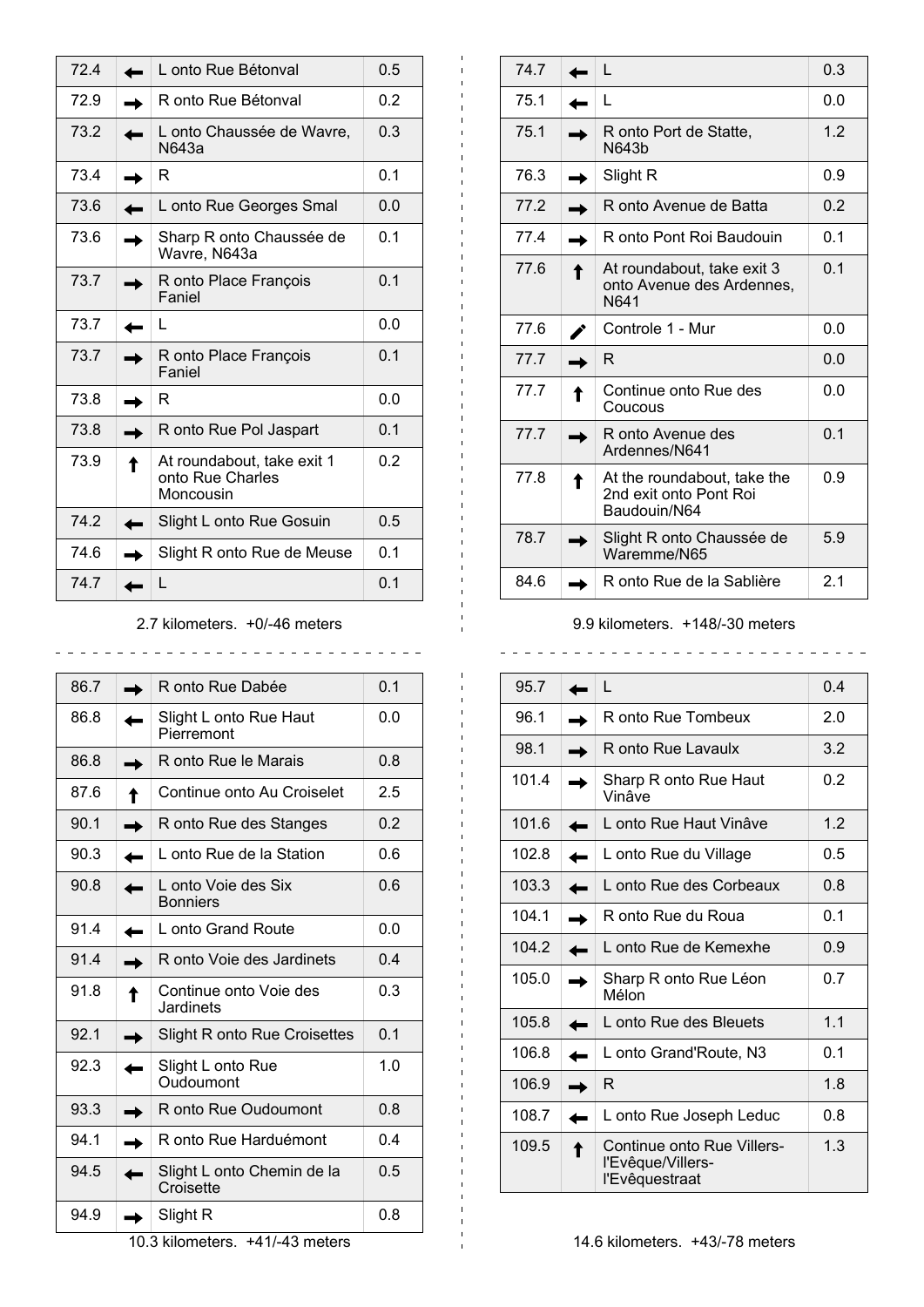| 110.7 | L onto Dorpsstraat/Rue du<br>Village          | 2.2 |
|-------|-----------------------------------------------|-----|
| 113.0 | R onto Tapstraat                              | 3.5 |
| 116.5 | L onto Knapenstraat                           | 0.2 |
| 116.7 | L onto 6/Widooierlinde                        | 0.2 |
| 116.9 | R onto 6/Terhove                              | 0.6 |
| 117.5 | $L$ onto 6                                    | 1.8 |
| 119.3 | Continue onto De<br>Tieckenstraat/Harenstraat | 1.7 |
| 121.0 | Continue onto<br>Jesserenstraat               | 2.2 |
| 123.3 | Sharp R onto Groenstraat                      | 0.5 |
| 123.8 | L                                             | 0.5 |
| 124.3 | R                                             | 0.2 |
| 1244  | L onto Heuvelstraat                           | 0.3 |
| 1248  | Continue onto<br>Oorsprongstraat              | 0.0 |
| 124.8 | Controle 2 - Café Coureur                     | 1.3 |
| 126.1 | L onto Kleyestraat                            | 0.3 |
| 126.5 | Continue onto Vogeleinde                      | 0.7 |

17.0 kilometers. +96/-152 meters

136.9 Continue onto Bisschopsweyerstraat 0.1 137.0  $\Box$  Sharp R onto Hemelsveldstraat 0.5 137.5 **L** L onto St.-Jorisstraat 0.7 138.2  $\Box$  Slight L onto Sint-Jorisstraat  $\Box$  0.5 138.7 **L** L onto Steenweg, N722 0.1 138.8  $\Box$  R onto Boekhandsveldstraat 0.6 139.3 **R** R onto Hulzenstraat 0.5 139.9 | Slight R onto Hulzenstraat | 0.4 140.2 | Lonto Lindestraat 0.2 140.4 **R** R onto Deversveldstraat 1.1 141.5 | Lonto Onze-Lieve-Vrouwstraat, N754 0.2 141.7 **R**  $\vert$  **R**  $\vert$  0.2  $141.9$   $\blacksquare$  L 0.3 142.2 | R onto Voetweg Alken°124 | 0.1 142.3 **Continue onto Voetweg** Alken°124 0.3 142.6 | Lonto Molenstraat 3.0

| 127.1 | Slight L onto Steenweg<br>Vrolingen             | 0.9 |
|-------|-------------------------------------------------|-----|
| 128.0 | L onto Nutstraat                                | 0.2 |
|       |                                                 |     |
| 128.2 | At roundabout, take exit 1<br>onto Hertenstraat | 1.7 |
| 129.9 | Continue onto<br>Smissebroekstraat              | 0.0 |
| 129.9 | Slight L onto<br>Oeterslovenstraat              | 0.1 |
| 130.0 | Slight R onto Raamstraat                        | 0.3 |
| 130.3 | L                                               | 0.1 |
| 130.4 | L onto Raamstraat                               | 0.9 |
| 131.3 | R onto Daalstraat                               | 0.6 |
| 131.9 | L onto Tervoortstraat                           | 1.9 |
| 133.8 | Slight L onto<br>Knipscheerstraat               | 0.8 |
| 134.5 | L onto Buurtweg Alken°63                        | 0.4 |
| 135.0 | R onto Brabantstraat                            | 0.7 |
| 135.7 | Sharp L onto Pleinstraat                        | 0.6 |
| 136.3 | Sharp R onto<br>Bisschopsweyerstraat            | 0.6 |

#### 9.9 kilometers. +31/-37 meters

 $\frac{1}{2}$ 

145.6 **R** R onto Alkenstraat, N754 0.2 145.8 | R onto Sint-Maartenplein 0.0 145.8 Continue 0.0  $145.9$   $\blacksquare$  L 0.2  $146.0$  R 0.2  $146.2$   $\blacksquare$  L 0.4 146.6 Continue 0.2  $146.8$  Slight R 0.0 146.8 **Slight R onto Herkkantstraat** 3.5 150.3 | Lonto Herkkantstraat 1.5 151.8 **Slight R onto** Gasterbosstraat 0.3 152.0  $\blacksquare$  Slight R onto Sint-Jorislaan 0.0 152.0 **R** R onto Sint-Jorislaan, N717c 2.1 154.1 **M** At roundabout, take exit 2 onto Neerstraat, N717 0.4 154.5 **R** R onto Beckersvaart 1.6  $156.1$  L 0.0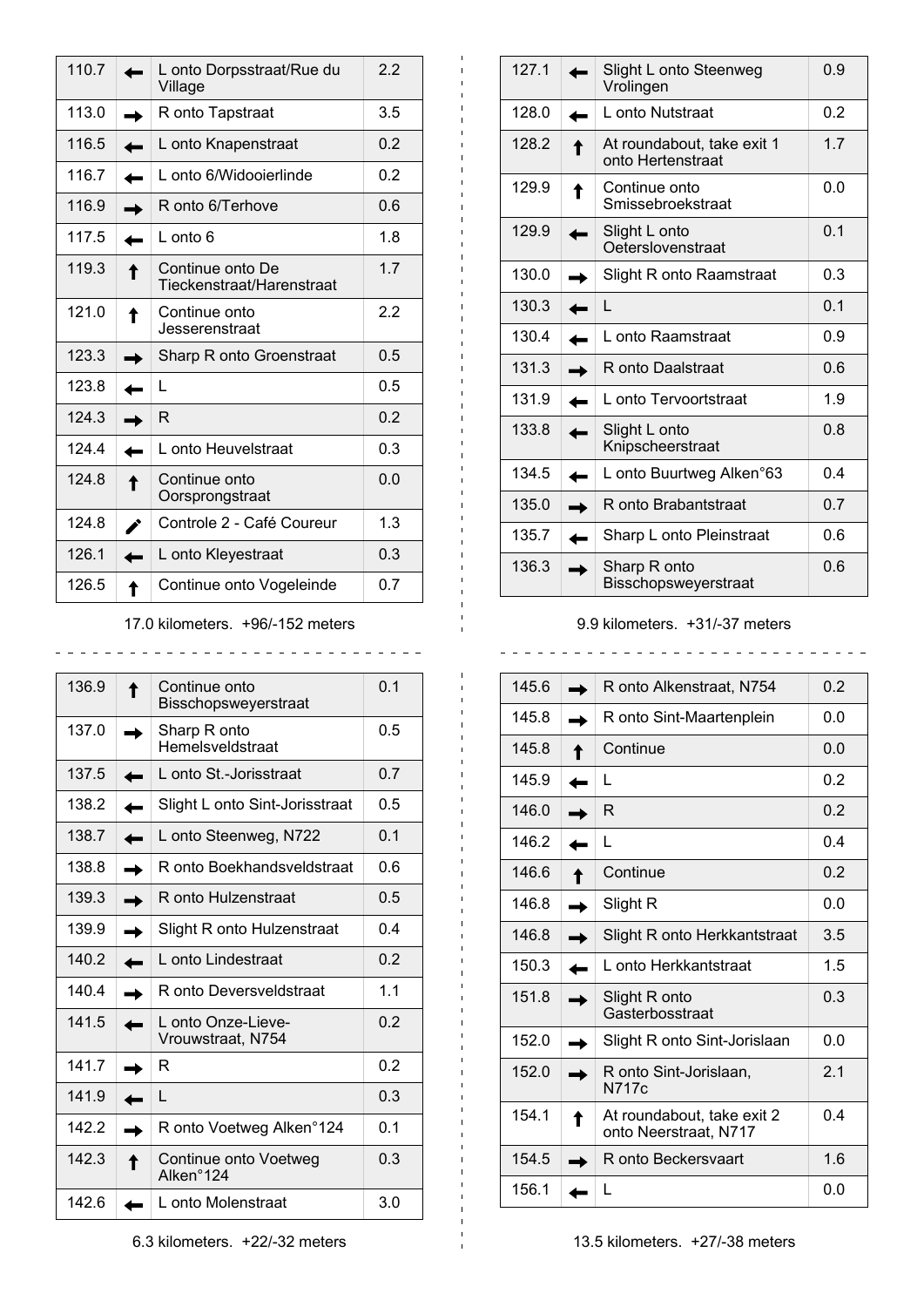| 156.1                                   |  | R                            | 1.2 |  |  |  |
|-----------------------------------------|--|------------------------------|-----|--|--|--|
| 157.3                                   |  | Controle 3 - 't Vloot        | 0.3 |  |  |  |
| 157.5                                   |  | Slight R                     | 1.0 |  |  |  |
| 158.5                                   |  | Slight R                     | 0.8 |  |  |  |
| 159.3                                   |  | Continue                     | 0.4 |  |  |  |
| 159.7                                   |  | L onto Mosstraat             | 1.0 |  |  |  |
| 160.7                                   |  | Slight R                     | 0.3 |  |  |  |
| 161.0                                   |  | L                            | 0.5 |  |  |  |
| 161.4                                   |  | Slight R                     | 0.1 |  |  |  |
| 161.5                                   |  | L                            | 0.1 |  |  |  |
| 161.6                                   |  | R onto Zittaardstraat        | 0.0 |  |  |  |
| 161.6                                   |  | Slight R onto Zittaardstraat | 0.3 |  |  |  |
| 161.8                                   |  | R onto Lanciersstraat        | 0.7 |  |  |  |
| 162.5                                   |  | R onto Betserbaan            | 1.4 |  |  |  |
| 163.9                                   |  | L onto Stadsbeemd            | 0.3 |  |  |  |
| 164.2                                   |  | L onto Liebroekstraat        | 0.2 |  |  |  |
| 164.3                                   |  | R onto Zelkstraat            | 0.1 |  |  |  |
| 164.4<br>0.2<br>Sharp L onto Zelkstraat |  |                              |     |  |  |  |
| 8.4 kilometers. +28/-20 meters          |  |                              |     |  |  |  |

| 175.5<br>0.0<br>R onto Klipgaardestraat<br>175.5<br>0.1<br>Slight L onto<br>Netelzeepstraat<br>175.7<br>L onto Netelzeepstraat<br>24<br>1 <sub>1</sub><br>1781<br>L onto Tiensebaan<br>1.3<br>179.2<br>Continue onto<br>Meenselstraat<br>1.1<br>180.5<br>R onto Statiestraat<br>1.2<br>181.6<br>L onto Zilverbergstraat<br>182.9<br>0.3<br>Slight L onto Tieltsestraat<br>183.2<br>R onto<br>0.9<br>Glabbeeksesteenweg<br>184.1<br>0.0<br>L onto Peerdsweidestraat<br>1.1<br>184.1<br>L onto Peerdsweidestraat<br>185.2<br>0.3<br>Slight R onto Lubbeekstraat<br>2 <sub>1</sub><br>185.5<br>R onto Sint-Gertrudendries<br>187.6<br>0.8<br>R onto Binkomstraat<br>188.4<br>4.4<br>At roundabout, take exit 2<br>onto Bollenberg<br>192.8<br>L onto Zavelstraat<br>0.1 |  |  |
|----------------------------------------------------------------------------------------------------------------------------------------------------------------------------------------------------------------------------------------------------------------------------------------------------------------------------------------------------------------------------------------------------------------------------------------------------------------------------------------------------------------------------------------------------------------------------------------------------------------------------------------------------------------------------------------------------------------------------------------------------------------------|--|--|
|                                                                                                                                                                                                                                                                                                                                                                                                                                                                                                                                                                                                                                                                                                                                                                      |  |  |
|                                                                                                                                                                                                                                                                                                                                                                                                                                                                                                                                                                                                                                                                                                                                                                      |  |  |
|                                                                                                                                                                                                                                                                                                                                                                                                                                                                                                                                                                                                                                                                                                                                                                      |  |  |
|                                                                                                                                                                                                                                                                                                                                                                                                                                                                                                                                                                                                                                                                                                                                                                      |  |  |
|                                                                                                                                                                                                                                                                                                                                                                                                                                                                                                                                                                                                                                                                                                                                                                      |  |  |
|                                                                                                                                                                                                                                                                                                                                                                                                                                                                                                                                                                                                                                                                                                                                                                      |  |  |
|                                                                                                                                                                                                                                                                                                                                                                                                                                                                                                                                                                                                                                                                                                                                                                      |  |  |
|                                                                                                                                                                                                                                                                                                                                                                                                                                                                                                                                                                                                                                                                                                                                                                      |  |  |
|                                                                                                                                                                                                                                                                                                                                                                                                                                                                                                                                                                                                                                                                                                                                                                      |  |  |
|                                                                                                                                                                                                                                                                                                                                                                                                                                                                                                                                                                                                                                                                                                                                                                      |  |  |
|                                                                                                                                                                                                                                                                                                                                                                                                                                                                                                                                                                                                                                                                                                                                                                      |  |  |
|                                                                                                                                                                                                                                                                                                                                                                                                                                                                                                                                                                                                                                                                                                                                                                      |  |  |
|                                                                                                                                                                                                                                                                                                                                                                                                                                                                                                                                                                                                                                                                                                                                                                      |  |  |
|                                                                                                                                                                                                                                                                                                                                                                                                                                                                                                                                                                                                                                                                                                                                                                      |  |  |
|                                                                                                                                                                                                                                                                                                                                                                                                                                                                                                                                                                                                                                                                                                                                                                      |  |  |
|                                                                                                                                                                                                                                                                                                                                                                                                                                                                                                                                                                                                                                                                                                                                                                      |  |  |

| 164.7 | R onto Molenweg                    | 0.1 |  |  |  |
|-------|------------------------------------|-----|--|--|--|
| 1648  | L onto Molenweg                    | 1.5 |  |  |  |
| 166.3 | L onto Molenweg                    | 0.2 |  |  |  |
| 166.5 | R onto Rozenstraat                 | 1.0 |  |  |  |
| 167.5 | R onto Oude Leuvensebaan           | 0.8 |  |  |  |
| 168.3 | Slight L onto Oude<br>Leuvensebaan | 1.3 |  |  |  |
| 169.5 | R onto Liefkensrode                | 1.7 |  |  |  |
| 171.3 | Sharp R onto<br>Krawatenstraat     | 0.2 |  |  |  |
| 1714  | Continue onto<br>Schipbroekstraat  | 0.0 |  |  |  |
| 171.4 | Slight R onto<br>Schipbroekstraat  | 0.4 |  |  |  |
| 171.9 | L onto Overstraat                  | 2.5 |  |  |  |
| 174.4 | R onto Klipgaardestraat            | 0.2 |  |  |  |
| 174.6 | L onto Klipgaardestraat            | 0.0 |  |  |  |
| 174.7 | L onto Klipgaardestraat            | 0.2 |  |  |  |
| 174.9 | L onto Klipgaardestraat            | 0.0 |  |  |  |
| 174.9 | L onto Klipgaardestraat            | 0.6 |  |  |  |

10.5 kilometers. +70/-58 meters

<u>. . . . . . . . .</u>

| - |  |  |  |  |  |  |  |  | _ _ _ _ _ _ _ _ _ _ _ _ _ _ _ _ _ |  |
|---|--|--|--|--|--|--|--|--|-----------------------------------|--|

 $\overline{a}$ 

| 192.9 | Sharp R onto Meistraat                               | 0.7            |
|-------|------------------------------------------------------|----------------|
| 193.6 | Sharp L onto Oude Baan                               | 0.2            |
| 193.7 | Slight R onto Galgenstraat                           | 0.1            |
| 1939  | L onto Diestsesteenweg, N2                           | 0.0            |
| 193.9 | R onto Gemeentestraat                                | 0.9            |
| 194.8 | R onto Martelarenplaats                              | 0.0            |
| 194.8 | Slight R                                             | 0.0            |
| 194.9 | R onto Korenbloemstraat                              | 0 <sub>1</sub> |
| 195.0 | L onto Nachtegalenstraat                             | 0.4            |
| 195.4 | At roundabout, take exit 2<br>onto Nachtegalenstraat | 0.0            |
| 1954  | Slight R onto<br>Nachtegalenstraat                   | 2.9            |
| 198.3 | L onto Elfnovemberlaan                               | 0.0            |
| 198.4 | R onto Lindensestraat                                | 0.2            |
| 198.5 | L onto Patroonschapstraat                            | 0.0            |
| 198.6 | R onto Diestsesteenweg/N2                            | 0.3            |
| 198.9 | L onto Werkhuizenstraat                              | 0.3            |